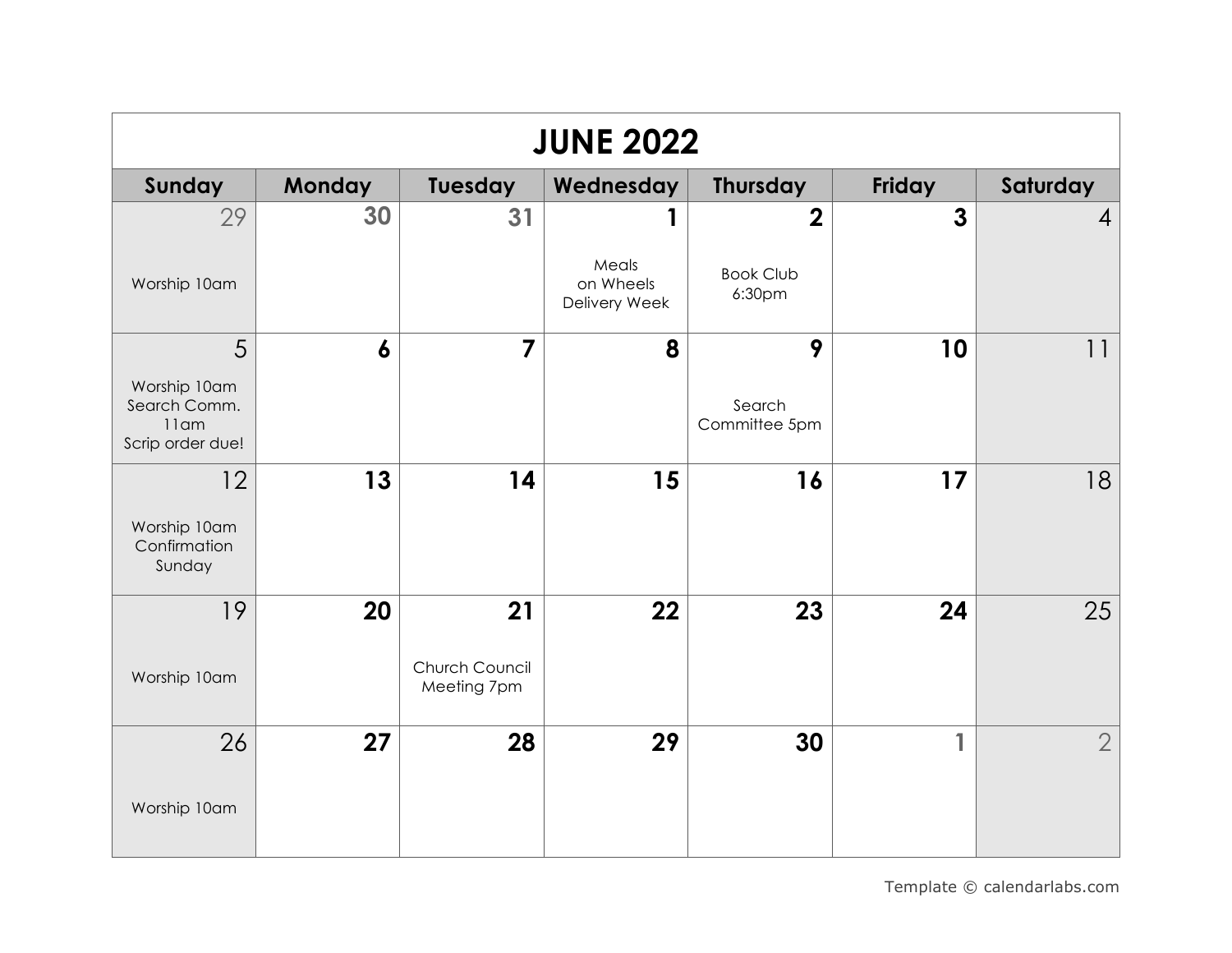| <b>JULY 2022</b>   |                     |                                     |                  |                         |        |                |  |
|--------------------|---------------------|-------------------------------------|------------------|-------------------------|--------|----------------|--|
| Sunday             | Monday              | Tuesday                             | Wednesday        | <b>Thursday</b>         | Friday | Saturday       |  |
| 26<br>Worship 10am | 27                  | 28                                  | 29               | 30                      | 1      | $\overline{2}$ |  |
| 3                  | 4                   | 5                                   | $\boldsymbol{6}$ | $\overline{\mathbf{z}}$ | 8      | 9              |  |
| Worship 10am       | Independence<br>Day | Meals<br>on Wheels<br>Delivery Week |                  |                         |        |                |  |
| 10                 | 11                  | 12                                  | 13               | 14                      | 15     | 16             |  |
| Worship 10am       |                     |                                     |                  |                         |        |                |  |
| 17                 | 18                  | 19                                  | 20               | 21                      | 22     | 23             |  |
| Worship 10am       |                     | Church Council<br>Meeting 7pm       |                  |                         |        |                |  |
| 24                 | 25                  | 26                                  | 27               | 28                      | 29     | 30             |  |
| Worship 10am       |                     |                                     |                  |                         |        |                |  |
| 31                 | 1                   | $\overline{\mathbf{2}}$             | 3                | 4                       | 5      | 6              |  |
| Worship 10am       |                     |                                     |                  |                         |        |                |  |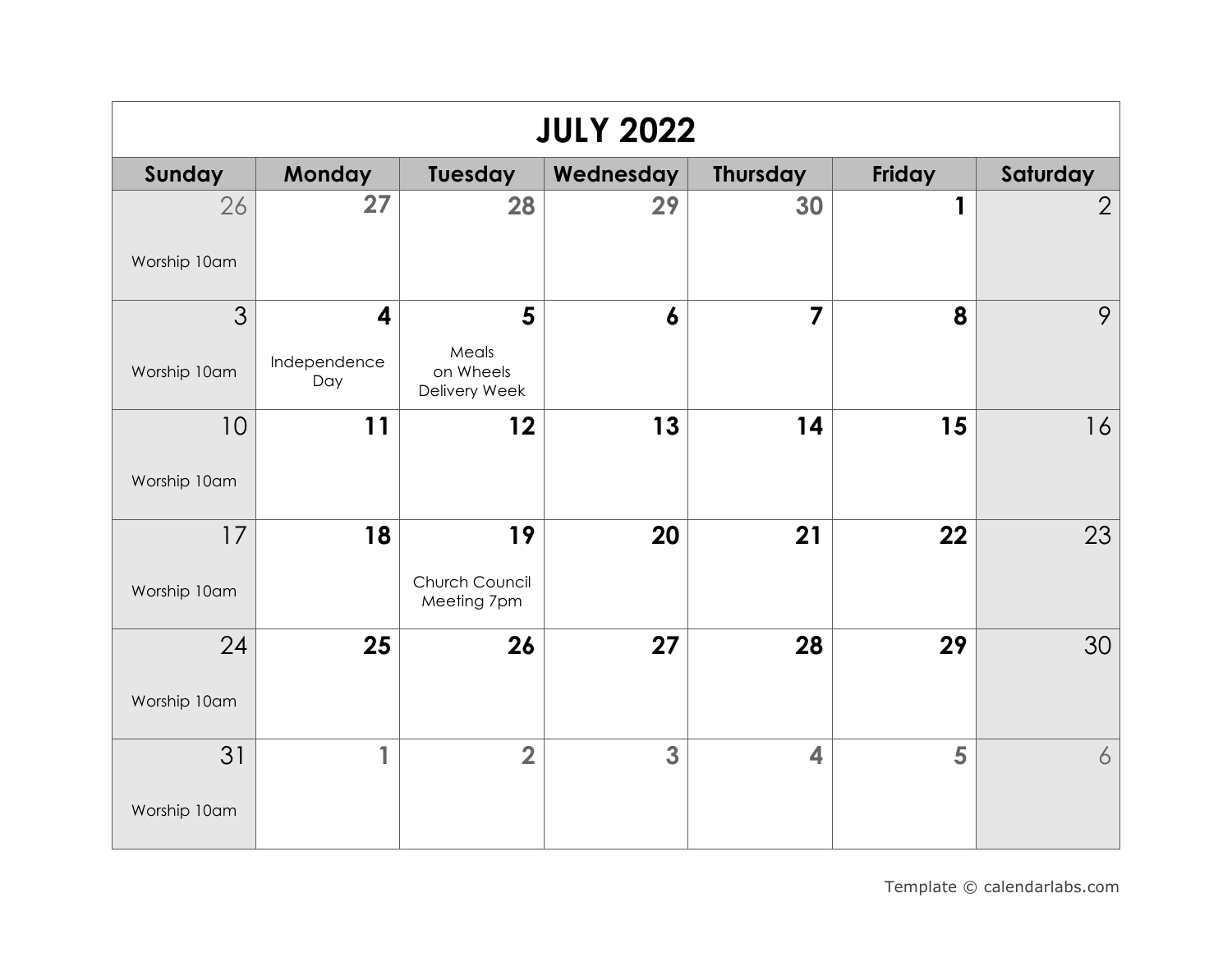| <b>AUGUST 2022</b>                     |                                          |                                     |                |                 |                |                |  |
|----------------------------------------|------------------------------------------|-------------------------------------|----------------|-----------------|----------------|----------------|--|
| Sunday                                 | Monday                                   | Tuesday                             | Wednesday      | <b>Thursday</b> | Friday         | Saturday       |  |
| 31<br>Worship 10am                     | 1                                        | $\overline{2}$                      | $\overline{3}$ | 4               | 5              | $\overline{6}$ |  |
| $\overline{7}$<br>Worship 10am         | 8<br>Meals<br>on Wheels<br>Delivery Week | 9                                   | 10             | 11              | 12             | 13             |  |
| 14<br>Worship 10am                     | 15                                       | 16<br>Church Council<br>Meeting 7pm | 17             | 18              | 19             | 20             |  |
| 21<br>Worship 10am<br>Frank's Brat Hut | 22                                       | 23                                  | 24             | 25              | 26             | 27             |  |
| 28<br>Worship 10am                     | 29                                       | 30                                  | 31             | 1               | $\overline{2}$ | 3              |  |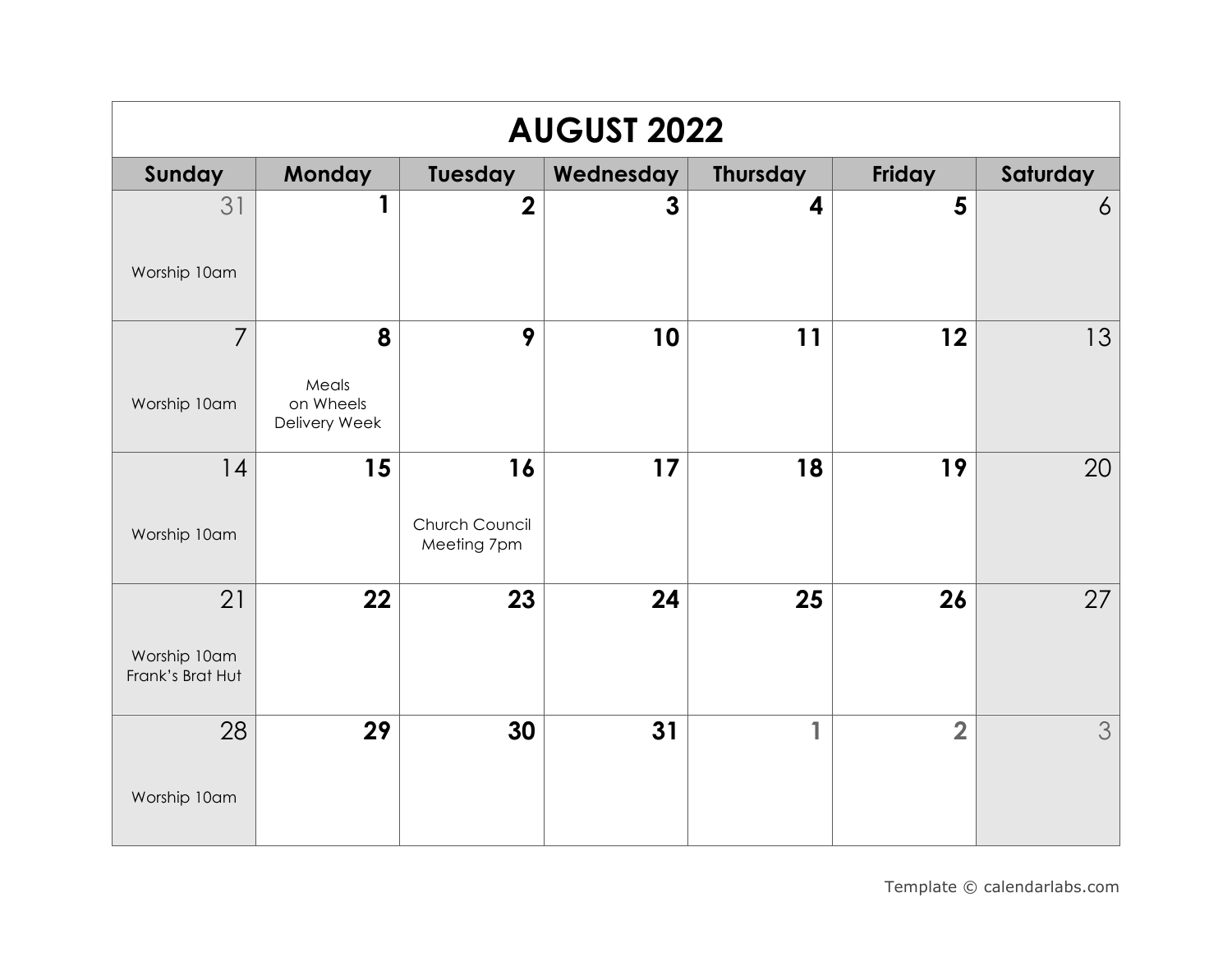| <b>SEPTEMBER 2022</b>          |                                           |                                     |                |                 |                |                 |  |
|--------------------------------|-------------------------------------------|-------------------------------------|----------------|-----------------|----------------|-----------------|--|
| Sunday                         | Monday                                    | Tuesday                             | Wednesday      | <b>Thursday</b> | Friday         | Saturday        |  |
| 28<br>Worship 10am             | 29                                        | 30                                  | 31             | 1               | $\overline{2}$ | 3               |  |
| $\overline{4}$<br>Worship 10am | 5<br>Labor Day                            | $\boldsymbol{6}$                    | $\overline{7}$ | 8               | 9              | 10 <sup>°</sup> |  |
| 11<br>Worship 10am             | 12<br>Meals<br>on Wheels<br>Delivery Week | 13                                  | 14             | 15              | 16             | 17              |  |
| 18<br>Worship 10am             | 19                                        | 20<br>Church Council<br>Meeting 7pm | 21             | 22              | 23             | 24              |  |
| 25<br>Worship 10am             | 26                                        | 27                                  | 28             | 29              | 30             |                 |  |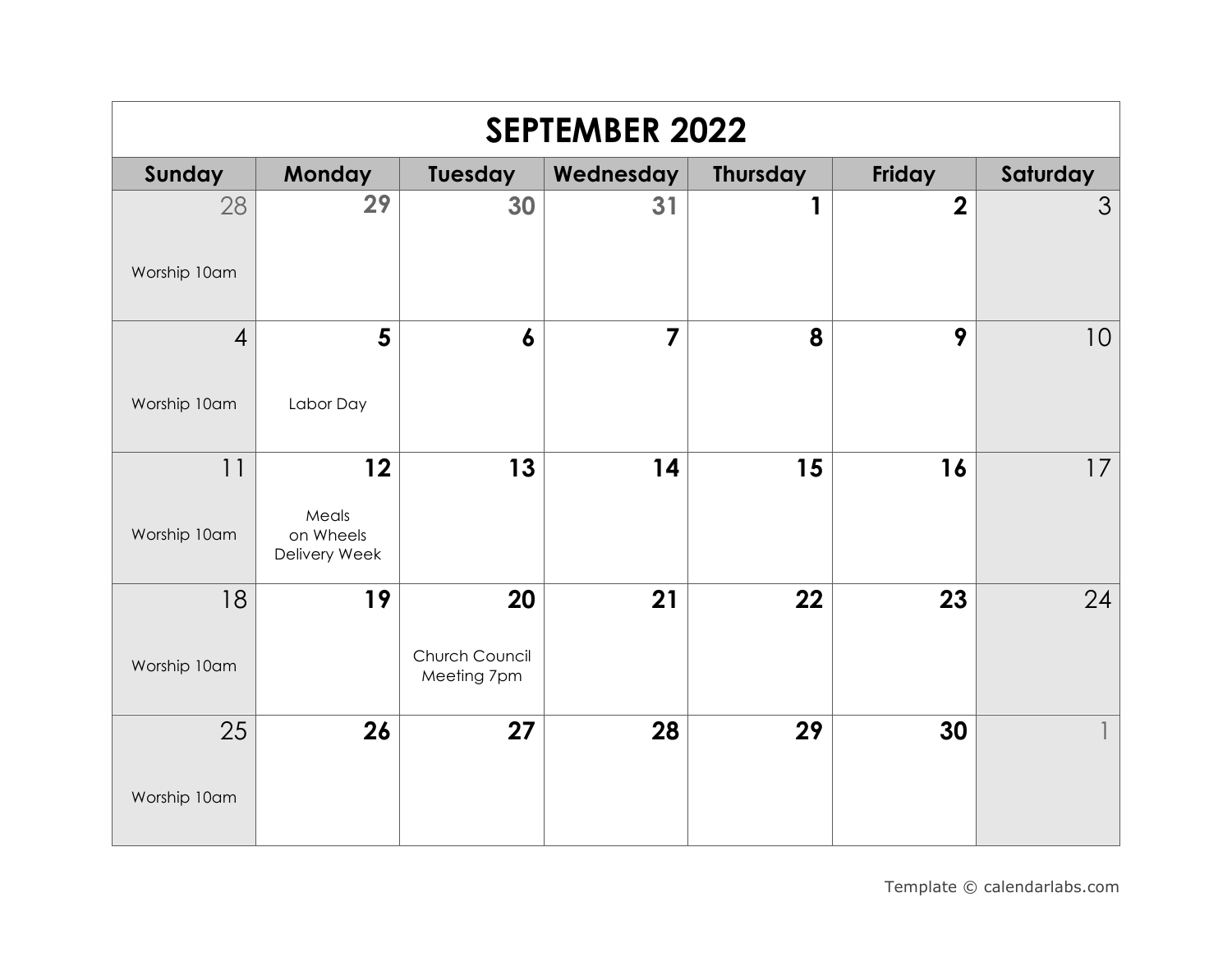| <b>OCTOBER 2022</b>                   |                                           |                                     |                |                  |        |          |  |
|---------------------------------------|-------------------------------------------|-------------------------------------|----------------|------------------|--------|----------|--|
| Sunday                                | <b>Monday</b>                             | Tuesday                             | Wednesday      | <b>Thursday</b>  | Friday | Saturday |  |
| 25<br>Worship 10am                    | 26                                        | 27                                  | 28             | 29               | 30     |          |  |
| $\overline{2}$<br>Worship 10am        | $\mathbf{3}$                              | $\overline{\mathbf{4}}$             | 5              | $\boldsymbol{6}$ | 7      | 8        |  |
| 9<br>Worship 10am<br>Frank's Brat Hut | 10                                        | 11                                  | 12             | 13               | 14     | 15       |  |
| 16<br>Worship 10am                    | 17<br>Meals<br>on Wheels<br>Delivery Week | 18<br>Church Council<br>Meeting 7pm | 19             | 20               | 21     | 22       |  |
| 23<br>Worship 10am                    | 24                                        | 25                                  | 26             | 27               | 28     | 29       |  |
| 30<br>Worship 10am                    | 31                                        | 1                                   | $\overline{2}$ | 3                | 4      | 5        |  |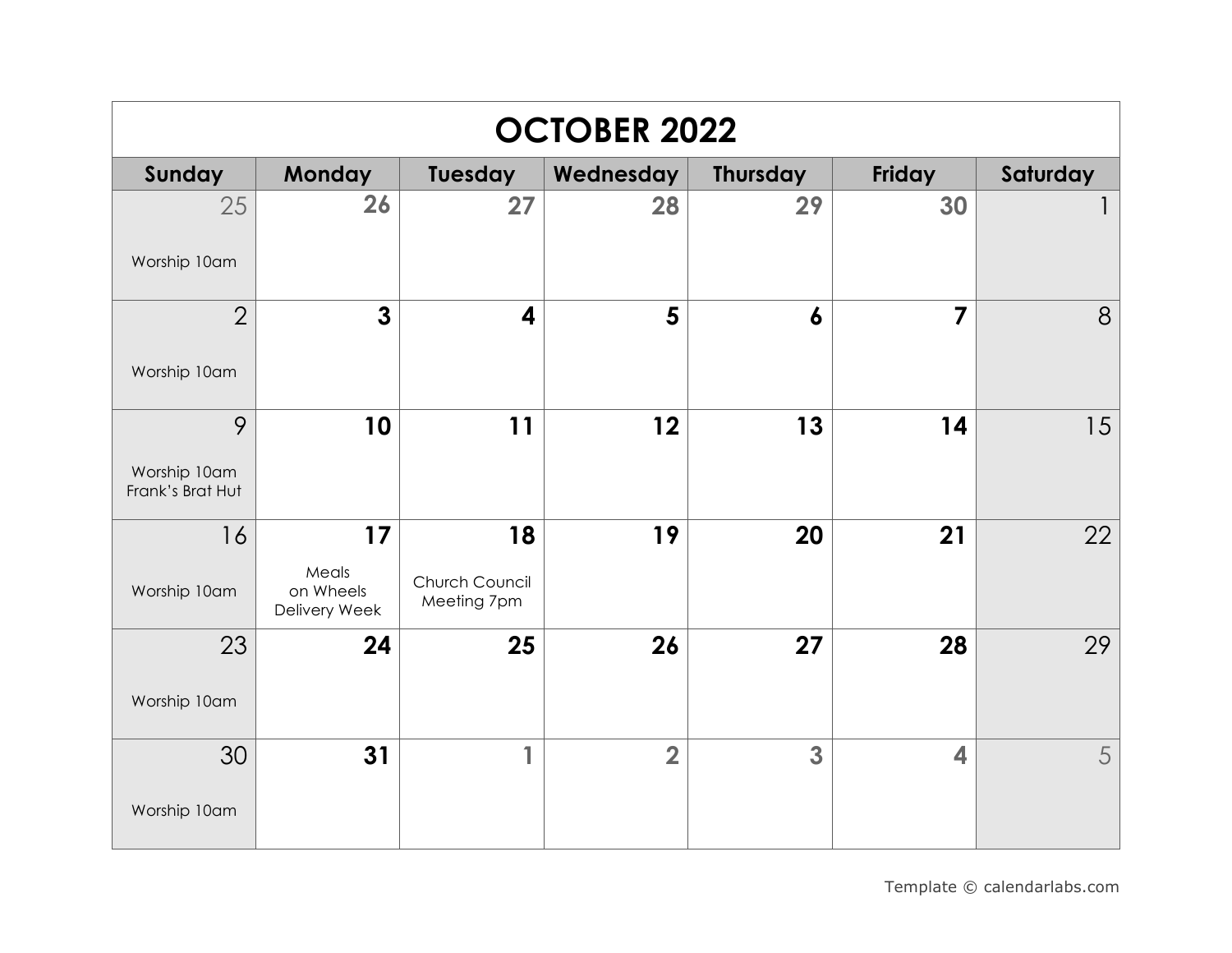| <b>NOVEMBER 2022</b>           |                                           |                                     |                |                    |                  |          |  |
|--------------------------------|-------------------------------------------|-------------------------------------|----------------|--------------------|------------------|----------|--|
| Sunday                         | <b>Monday</b>                             | Tuesday                             | Wednesday      | <b>Thursday</b>    | Friday           | Saturday |  |
| 30<br>Worship 10am             | 31                                        | 1                                   | $\overline{2}$ | $\overline{3}$     | $\boldsymbol{4}$ | 5        |  |
| $\overline{6}$<br>Worship 10am | $\overline{7}$                            | 8                                   | 9              | 10                 | 11               | 12       |  |
| 13<br>Worship 10am             | 14                                        | 15<br>Church Council<br>Meeting 7pm | 16             | 17                 | 18               | 19       |  |
| 20<br>Worship 10am             | 21<br>Meals<br>on Wheels<br>Delivery Week | 22                                  | 23             | 24<br>Thanksgiving | 25               | 26       |  |
| 27<br>Worship 10am             | 28                                        | 29                                  | 30             | 1                  | $\overline{2}$   | 3        |  |